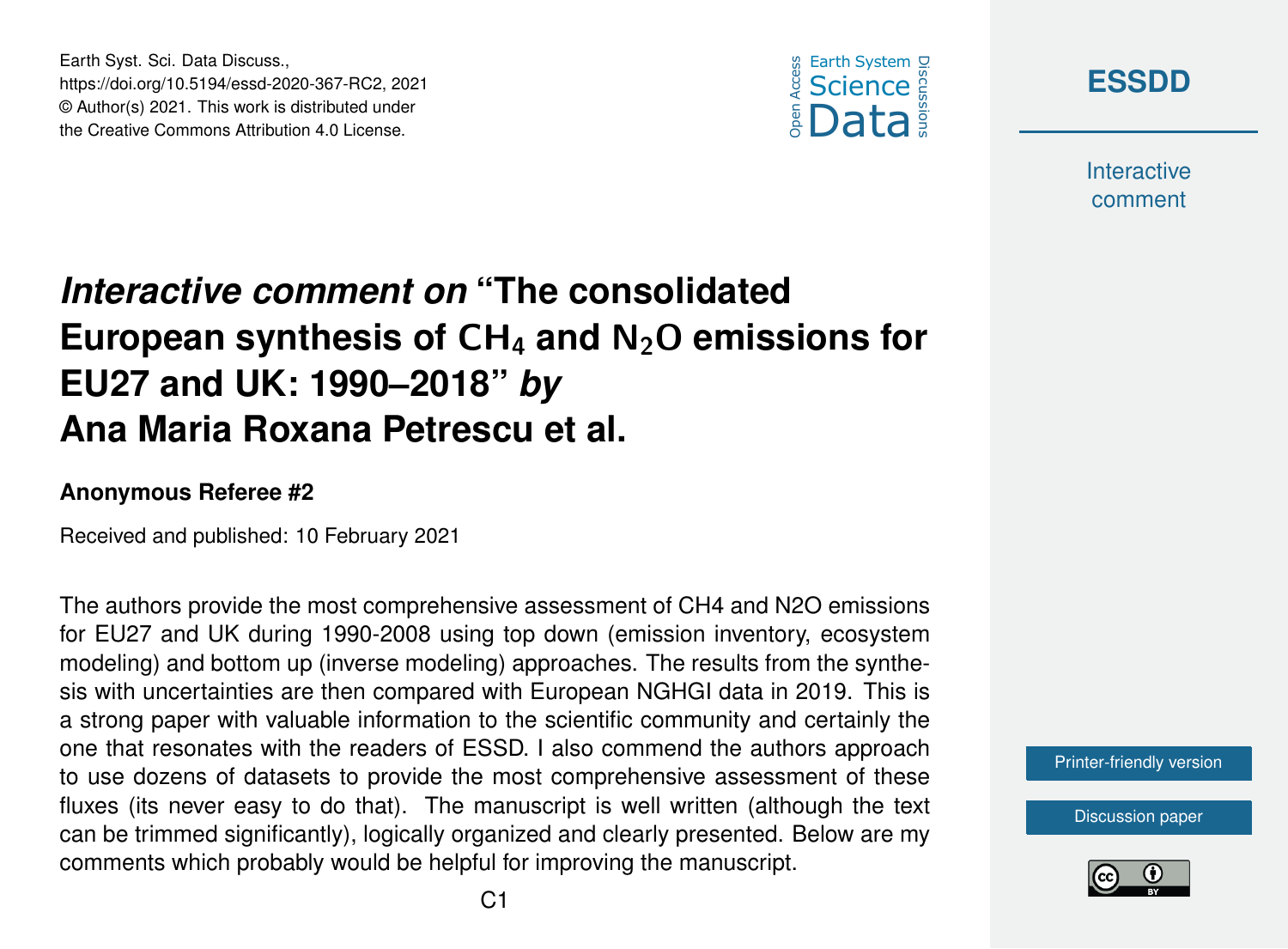1. The results are presented as individual CH4 and N2O fluxes (figures 1-9). It would be great to have these figures together particularly for both gases as it will increase the readability especially when comparing the CH4 and N2O fluxes for each region. Currently, its hard to look at these figures of CH4 and N2O fluxes separately and derive any conclusion or recommendation on the dominant control of CH4 on N2O fluxes for different regions. 2. I am left wondering about why only CH4 and N2O emissions are included in this study. Since the study uses ground based observation, ecosystem modeling and inverse modeling, there should also be availability of data related to CO2 fluxes and that would provide a big picture of the net GHG for EU27 and UK. Adding CO2 into the current CH4 and N2O fluxes would be valuable not only to identify regions that are GHG sources/sinks but also to carry out large scale mitigation effort depending on the dominant control of individual GHG at the given location. 3. Datasets: Since this is a data paper, I only see the aggregated data provided in Fig 1-9. I strongly suggest the authors to provide these data at pixel level so that it can be meaningful and useful to other colleagues working on CH4 and N2O fluxes for the UK and EU27 region. I am also wondering whether appropriate approach has been made to use data from all the papers that the authors have cited and whether there has been an agreement on making the data open source through this paper. 4. I have also seen unexpected citation approach (for example: line 160-165). The authors cite Yuanzhi Yao as personal communication for 66% of the N2O emitted from rivers are considered anthropogenic. This needs an appropriate citation with 66% of what, and how what is the contribution of the rivers toward total N2O fluxes (I do believe it should be relatively small compared to fluxes from agricultural lands). 5. Uncertainty: I am still not convinced about how the uncertainty was assessed since the data came from different sources. For example, if the authors are using ecosystem models, is it appropriate to use the standard deviation to determine uncertainty in N2O and CH4 fluxes. I do believe that model uncertainty comes from parameter use, the model structure and uncertainty in input datasets. However, the authors have not tried to address this issue in the manuscript. 6. Tables: While there are many details on the datasets used to estimate N2O and

## **[ESSDD](https://essd.copernicus.org/preprints/)**

**Interactive** comment

[Printer-friendly version](https://essd.copernicus.org/preprints/essd-2020-367/essd-2020-367-RC2-print.pdf)

[Discussion paper](https://essd.copernicus.org/preprints/essd-2020-367)